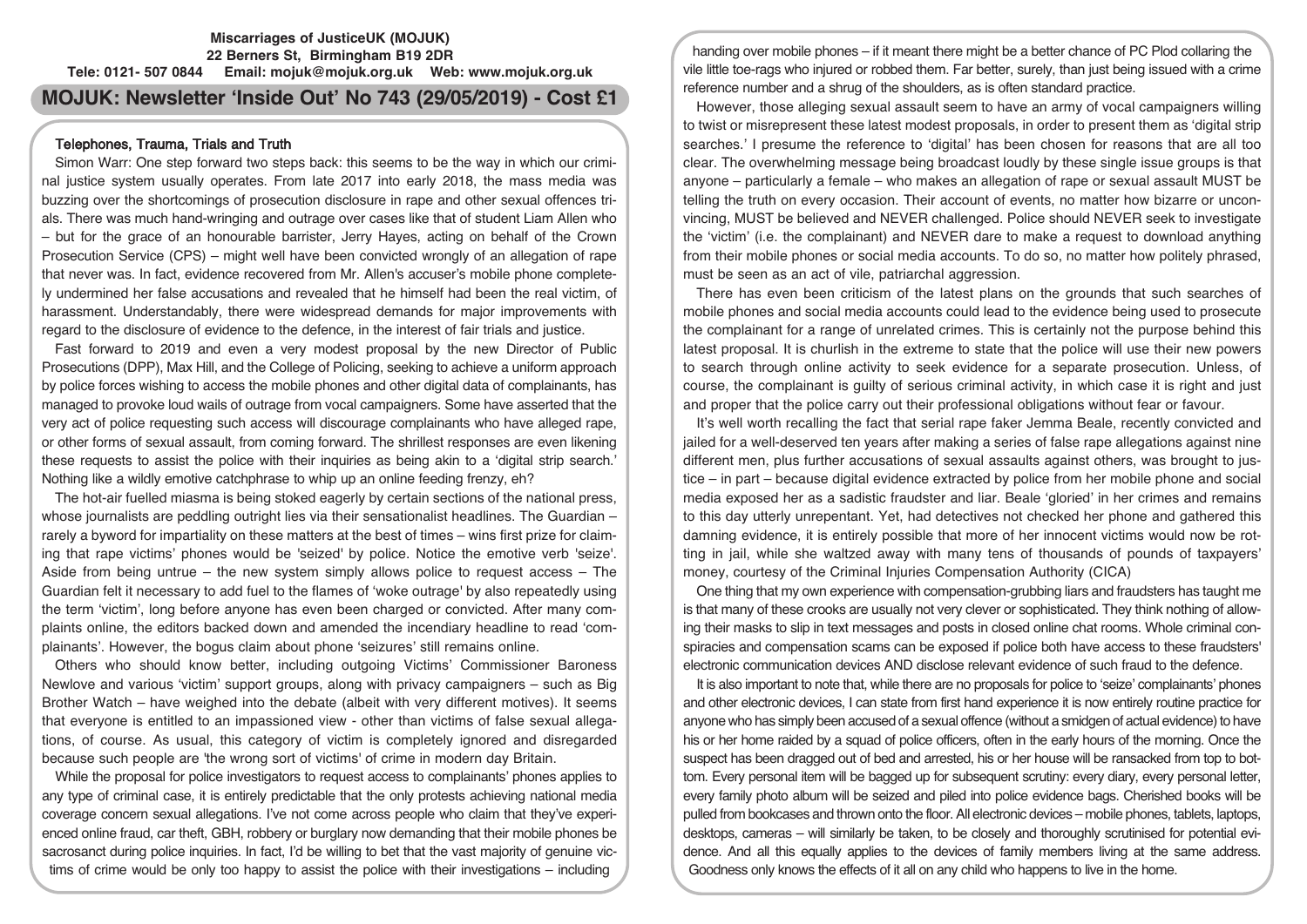This is not a 'digital strip search' as much as a literal one. Every vestige of dignity and privacy is systematically stripped away from a suspect and his or her family. Every aspect of the accused person's life will be exposed and examined, from bank accounts to every personal piece of correspondence. And remember, this happens long before anyone has been charged, let alone tried in a court of law. A single complaint of an alleged sexual assault opens the floodgates to this devastating process.

In the course of my current research, I've spoken to victims of malicious sexual accusations who say that they will never find happiness in their own home again. Some have felt compelled to move house, so unbearable is the trauma of the initial police search, carried out in the customary ruthless manner. Imagine experiencing a burglary, while you are present, with the full weight of the law behind those who are busy ripping your home apart.

Having been through that dehumanising and humiliating process myself, I find it deeply offensive that vocal campaigners feel it appropriate to describe a request from police officers for access to a complainant's mobile phone as a 'violation of privacy' or a 'digital strip search'. I experienced both during the twenty-two months I was kept on bail before I was acquitted in a matter of minutes by a unanimous jury, who delayed returning to court immediately out of respect for the judicial process. The two evil, compensation-grubbing fraudsters whose lies subjected me to all of this have walked away unscathed, with their anonymity protected, free to lie again should the fancy take them. And, of course, none of their electronic communication was ever looked at during the so-called investigation. Perhaps, if it had have been, I wouldn't have lost my cherished teaching career.

The latest proposals regarding complainants' communication devices might not prevent the victims of false allegations from experiencing the trauma of a police investigation, but where evidence is revealed of blatant lies, or even a conspiracy to defraud or pervert the course of justice, then this might prevent unnecessary and unjustified prosecutions being launched at enormous human and financial cost. Furthermore, as in the case of serial liar Jemma Beale, such evidence could prove vital in bringing other criminals to justice. I, for one, think this is a price well worth paying.

#### Chelsea Manning Needs Solidarity as She Faces Revenge of US State

Chelsea Manning has been jailed again for contempt of court after refusing to testify to an inquiry into the WikiLeaks website. The former US solider-turned-whistle blower was released from jail last week, having previously refused to testify. In an extraordinarily punitive move she will be held in custody until she testifies, or until the term of the grand jury ends in 18 months' time. Manning issued a video after being released from jail last week. She had been held for 62 days, some of which had been in solitary confinement. Upon release she was immediately served with a subpoena calling her back to court. "I will never agree to testify before this or any other grand jury," she said in the video. "The government knows I cannot be coerced." Manning's treatment is linked to the US state's campaign to bring WikiLeaks founder Julian Assange to court. The grand jury is hoping to coerce her into testifying against him for helping to expose US war crimes in Iraq.

Manning told the judge, "I would rather starve to death than to change my opinions in this regard and when I say that, I mean that quite literally." In response Trump-appointed judge Anthony Trenga ordered Manning to be charged £400 a day after 30 days if she continued to refuse to testify. He ordered the fine to be increased to almost £800 a day if Manning continued to refuse after 60 days. Manning was convicted for charges including espionage in 2013 and given a 35-year sentence. Chelsea had been detained since May 2010, and held in

solitary confinement for the first year of detention. Her sentence was commuted by thenpresident Barack Obama in 2017. Yet Obama scandalously did not grant her a pardon, which would have erased her criminal record. Ever since her release in 2017 she has been hounded by the US establishment. "I think that this is ultimately an attempt to place me back in confinement," she said. "I think that the questions are the same questions I was asked before the court martial seven eight years ago. There is nothing new. They're not asking anything new. There's no new information they are trying to get from me. Ultimately the goal here is to re-litigate the court martial, from my perspective. They didn't like the outcome. I got out. So this is a way to place me back into confinement."

Moira Meltzer-Cohen, Manning's lawyer, said,"In 2010, Chelsea made a principled decision to let the world see the true nature of modern asymmetric warfare. "It is telling that the US has always been more concerned with the disclosure of those documents than with the damning substance of the disclosures." Chelsea's consistent argument has been that she gave all the evidence she has to give at the 2013 court martial. The US is desperate to show that people who blow the whistle on its murderous foreign policy will be broken. Chelsea's courageous stand against the might of the US state is a reminder that ordinary people can strike a blow against the most powerful institutions of capitalist society. She deserves the strongest solidarity.

#### No More Reasonable Doubt in Suicide Inquests

Dominic Ruck Keene: In R (Maughan) v Her Majesty's Senior Coroner for Oxfordshire v The Chief Coroner for England Wales [2019] EWCA Civ 809, the Court of Appeal conclusively held that the standard for proof for both short form and narrative conclusions concerning suicide was the civil balance of probabilities test, rather than the criminal beyond reasonable doubt.

The decision of the divisional court in R (Maughan) v Her Majesty's Senior Coroner for Oxfordshire v The Chief Coroner for England Wales [2018] EWHC 1955(Admin) to the same effect marked a significant reversal of the commonly understood position that the criminal standard of proof applied – see Owain Thomas QC's comment here.

Lord Justice Davis gave the only substantive judgment. He began by summarising that in the instant inquest concerning the death of a prisoner who had been found hanging, the Chief Coroner for Oxfordshire had followed the Chief Coroner's Guidance No 17 and also the guidance contained within the Coroner's Bench Book. The Coroner had accepted that the evidence on a 'Galbraith plus' basis was insufficient to enable a jury, properly instructed, to conclude to the criminal standard that the deceased had intended to take his own life.

However, having so ruled, the Coroner had further decided that it would not be appropriate simply to elicit an open conclusion from the jury and that they should be asked to ask a number of questions in order to elicit a narrative conclusion. In light of the way the questions were framed, the jury had for the purposes of their narrative conclusion, considered whether the deceased had intended fatally to hang himself by reference to the balance of probabilities. Their narrative conclusion included a determination that the deceased had intended to kill himself.

Lord Justice Davis began by emphasising (in a passage that is firmly in the same vein as the recent refusal to grant legal aid to families in inquests involving state bodies) that: inquests are not to be regarded as litigation. They are not. They are not criminal proceedings. They are not civil proceedings. There are no "trials" and strictly no "parties" as such at all: rather, there are "interested persons". The procedural rules and procedural safeguards which may be applicable in criminal or civil proceedings do not apply. As its name connotes, an inquest is essentially,

 $\overline{3}$   $\overline{4}$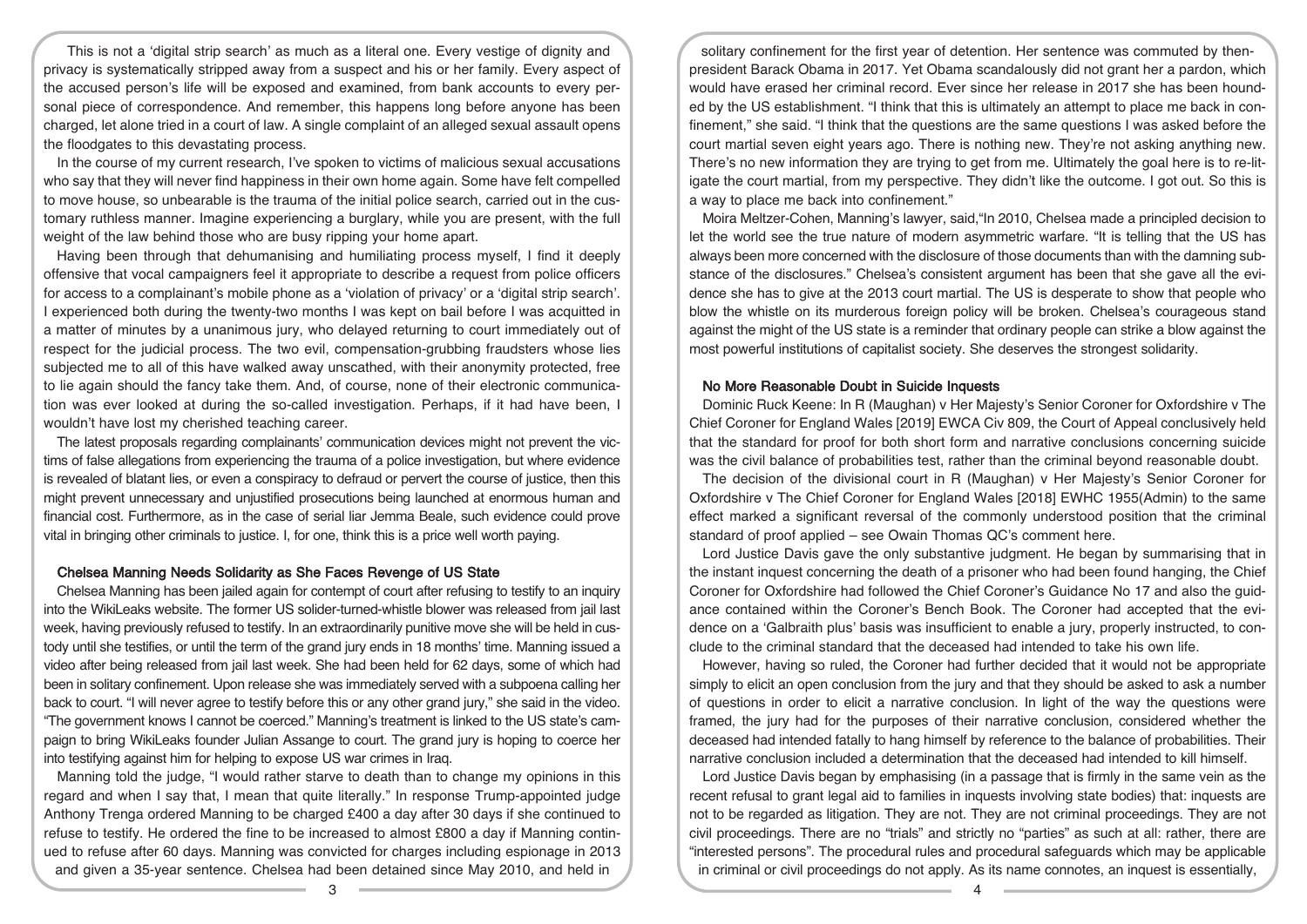even if not entirely, inquisitorial in nature: the object being to investigate the particular death or deaths (conventionally: "who, when, where, how?"). Thus — whilst the position can perhaps sometimes in practice appear to be less than clear-cut in some particularly highly charged inquests — it is not an adversarial procedure, let alone a criminal procedure, at all.

Lord Justice Davis analysed the relevant authorities concerning the civil and criminal standards of proof and held that the "civil standard of proof, where that applies, is that of the balance of probabilities, without refinement" – there was no scope for a sliding scale or intermediate position or heightened standard of civil proof. However, he observed that this did not mean the criminal standard could never apply in civil proceeding, commenting that "All ultimately will depend on the context and underpinning purpose, statutory or otherwise."

He then outlined the three possible positions – that the criminal standard of proof should apply for both the short form conclusion of 'suicide' and for determinations reached within narrative conclusions; or that the civil standard of proof should apply to both; or that the criminal standard should apply to the short form conclusion but the civil for narrative conclusions.

Lord Justice Davis held that the Divisional Court was right to take the "bold approach in departing from what had been regarded as settled law and practice" and to find that the civil standard of proof applied to both the short form conclusion of suicide and to narrative conclusions This was because there "seems a very real inconsistency in adopting a criminal standard of proof for a short-form conclusion but a civil standard of proof in a narrative conclusion." There should be one standard applicable at each stage for cases of suicide at an inquest. He then held the appropriate standard should be the civil one. This was on the basis that: "The essence of an inquest is that it is primarily inquisitorial, that it is investigative. It is not concerned to make findings of guilt or liability (even though I accept that not infrequently a narrative conclusion may in practice, to an informed participant, operate to identify individuals as potentially at fault). The underpinning rationale for the need to have a criminal standard of proof in criminal proceedings simply has no obvious grip in inquest proceedings, given their nature." Suicide was no longer a crime. Civil courts generally applied the civil standard even where the proposed subject could constitute a crime – "There is no sliding scale or heightened standard. There is no discernible reason why a different approach should apply in coroner's proceedings, at all events in relation to suicide (which is not even a crime)."

The importance in Article 2 inquests of answering the question 'how' with a proper investigation of the circumstances of the death strongly supported the use of the civil standard. Fifth, the application of the civil standard to a conclusion of suicide expressed in the narrative conclusion would "cohere with the standard which is on any view applicable to other potential aspects of the narrative conclusion (for example, whether reasonable preventative measures should or could have been taken and so on).

However, and contrary to many predictions, Lord Justice Davis held that the standard of proof in unlawful killing inquests should continued to be the criminal standard. He held that firstly this was in accordance with the previous Court of Appeal authority in R v Wolverhampton Coroner, ex parte McCurbin [1990] 1 WLR 719. Moreover, as point of principle there should be a distinction between unlawful killing and all the other conclusions open to an inquest as unlawful killing constituted a crime. In reality, while s.10(2) of the 2009 CJA Act precluded a determination having the appearance of determining any question of criminal liability on the part of a named person, a conclusion of unlawful killing has a strong "head line" connotation; and quite often  $-$  as a number of decisions have pointed out  $-$  the identity of the particular alleged perpetrator(s) will in reality have become manifest from the hearing

itself. It could be thought fairer to such person(s) that the criminal standard applies. In addition, the CPS will ordinarily reconsider a decision whether to prosecute or not if a verdict of unlawful killing is reached in an inquest.

Comment: As was noted following the Divisional Court's judgment, the application of the civil standard to both determinations within narrative conclusions and also to the short form conclusion of suicide will almost inevitably result in more inquests finding that there has been a suicide. The lower standard of proof must lead to a greater potential for arguing from circumstantial evidence that the deceased intended to take their own life. Dominic Ruck Keene is a barrister at One Crown Office Row.

#### Prosecuting War Crimes: No One Is Above The Law

Guardian Editorial: The limelight was always going to be on Penny Mordaunt as defence secretary. A Brexiter accused by the last prime minister of lying to win, she is now touted as Theresa May's emotionally intelligent successor. She did nothing to dispel such speculation with a speech on Wednesday, promising to protect soldiers from "lawfare" – a pejorative term coined to describe the use of a country's legal system to undermine its defences. Ms Mordaunt said she would seek a presumption against prosecution for offences committed in conflict more than a decade ago – covering the wars in Iraq and Afghanistan; and seek a future opt-out of the European convention on human rights.

This is part of a familiar narrative about the hounding of British soldiers by what is claimed are moneygrabbing lawyers launching ill-founded cases into alleged wartime abuse. It is true that one lawyer who acted for torture victims was found guilty of misconduct and struck off as a solicitor. But the work of the Iraq Historic Allegations Team also saw the Ministry of Defence paying out millions of pounds in compensation to victims of abuse in hundreds of cases. Modern armies have to comply with international humanitarian law and are rightly held to account if they don't. This ought not impede conflict and postconflict operations. It should ensure they are legal. Ending violations would end the litigation. There are about 150 cases outstanding; alleged victims and perpetrators ought to see justice.

There are a number of reasons why Ms Mordaunt's consultation might not advance very far. First, Northern Ireland is excluded from the proposals. The prosecution of a former paratrooper for the murder of two people on Bloody Sunday in Derry in 1972 has angered the forces whom Ms Mordaunt, herself a naval reservist, is keen to champion. Second, an opt-out could not be sought for war crimes. Unless a genuine investigation was under way into such claims, they could be taken to the international criminal court. Third, there is no statute of limitations for the murder or torture of civilians.

Britain ought to be strengthening the international regime, not undermining it rhetorically. A report released on Thursday by Save the Children highlights how, lacking credible enforcement, the law has become a weak deterrent to criminality. The charity's Stop the War on Children campaign highlights how they are far more likely than adults to be killed and maimed. We know who is responsible for possible Saudi-led coalition war crimes in Yemen. The same is true for what appear to be genocidal attacks on the Rohingya people by generals in Myanmar. Yet it is doubtful the that perpetrators will end up in court.

In Yemen the government can be credited with brokering a ceasefire. Yet it issues export licences to British companies who arm the perpetrators of possible war crimes. Riyadh sees commercial interest trump human rights. How does Britain stand up for the rule of law when it bends it the moment its own interests and soldiers are at stake? The problem is not a lack of legal protections, it is their corrosion by double standards and non-enforcement. Ms Mordaunt will not serve her country well by fostering a moral ambivalence about Britain's human rights obligations. She'd do better by fortifying them.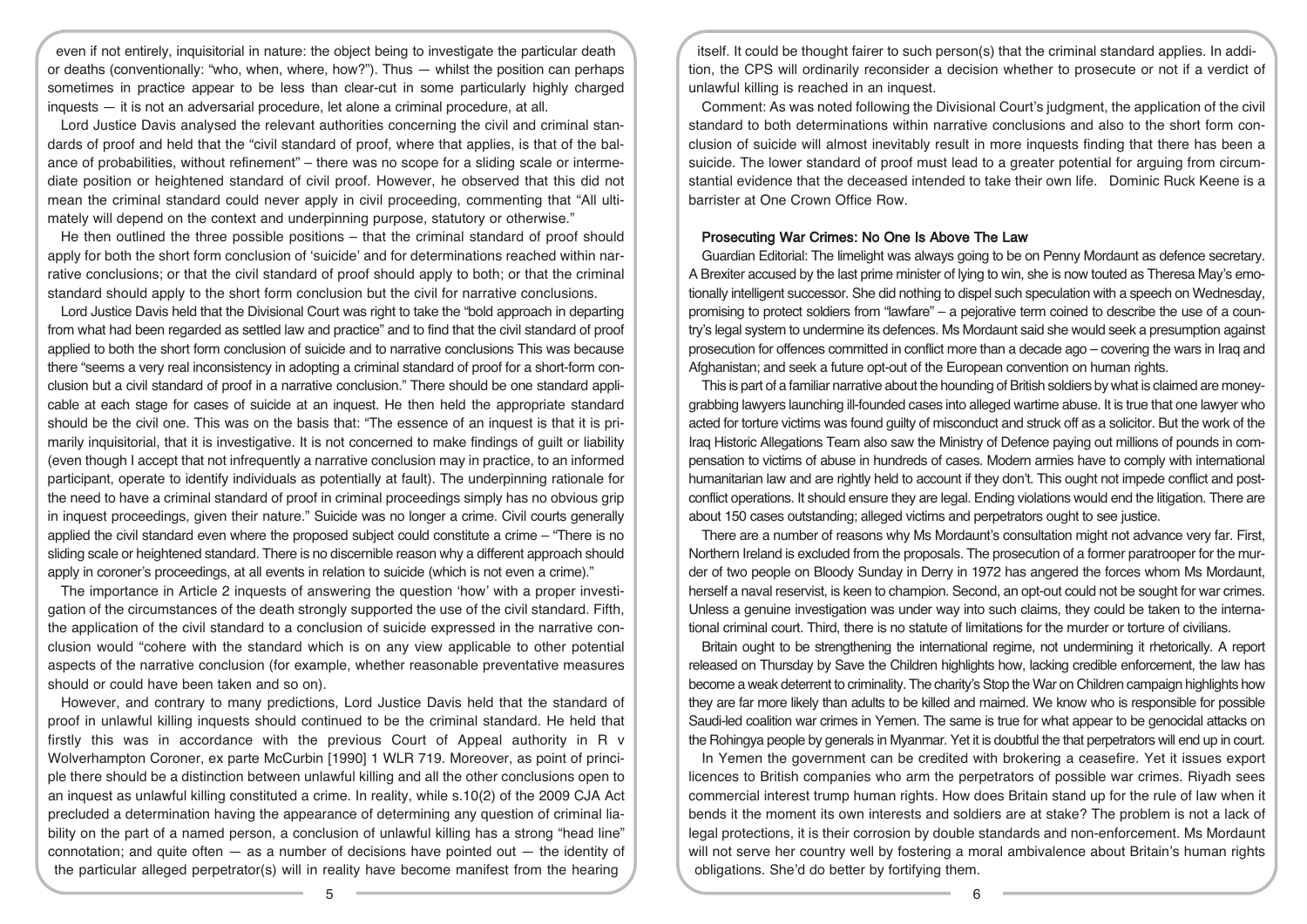### Robert Kane Will Not Be Retried For Burgling Solicitors' Office After Conviction Quashed

A man found in a solicitors' office claiming he was homeless and looking for somewhere to sleep will not be retried for burglary after his conviction was quashed. Robert Kane, 41, had denied burglary and criminal damage at the office of Patrick Morrissey and Co Solicitors, on Crofton Road, Dun Laoghaire, on 3 February 2017. He was found guilty by a jury at Dublin Circuit Criminal Court and sentenced to three years' imprisonment with the final six months suspended on 22 June 2017. However, the Irish Court of Appeal quashed Mr Kane's conviction earlier this month over the trial judge's instructions to the jury concerning aspects of the defence case. The prosecution case was that Mr Kane had broken into the premises as a trespasser with a view to committing an offence, most likely theft, while the defence case was that Mr Kane was homeless and was looking for somewhere to sleep. Mr Kane had served his sentence by the time his conviction was quashed. Lawyers for the DPP confirmed to the Court of Appeal on Friday that no retrial was being sought.

#### No Evidence and Not Guilty Verdicts Entered in Operations Orlando and Broadus

Doughty Street Chambers: Following submissions by Rebecca Trowler QC and Jake Taylor in relation to disclosure and appointment of special counsel. Today 20/05/2019the prosecution offered no evidence in the cases of 4 defendants charged in Operation Orlando with domestic and international cocaine trafficking and money laundering activities between 2006 and 2010. All four defendants were alleged to sit at the top of organised crime groups with a geographical reach within the UK from the South West of England, to London and the South East, and to Liverpool in the north, and beyond the shores of the UK into Spain, Holland, Switzerland and Ireland.

The indictment alleged overarching conspiracies to import and supply and a number of specific conspiracies for which others lower down in the alleged hierarchy had previously been tried and convicted. The decision to abandon the prosecution came following submissions made by Rebecca Trowler QC and Jake Taylor on behalf of the first defendant, TE, in relation to inadequacy of disclosure, concerns in relation to the legality of investigatory techniques and the appointment of special counsel. In open court leading counsel for the prosecution explained that the challenges to the disclosure regime and 'defects' in the scheduling process had been considered 'at the highest level' within the Crown Prosecution Service and resulted in a conclusion that problems in the disclosure process could not be remedied and the prosecutions in Operation Orlando and the linked Operation Broadus no longer met the evidential and public interest tests for prosecution. Not guilty verdicts were entered on all counts.

#### HMP Guys Marsh - High Levels of Violence Driven by Drugs and Debt

Guys Marsh, a training and resettlement jail in Dorset assessed as 'out of control' five years ago, showed substantial improvement in the most recent inspection. Peter Clarke, HM Chief Inspector of Prisons, said the Inspectorate had considered the prison, near Shaftesbury, to be high risk for a number of years. "When we inspected in 2014 we found a prison we described as being out of control. Our subsequent inspection in 2016 saw only marginal improvements. "It is therefore pleasing to report that, following this inspection (in December 2018 and January 2019) we found a prison where improvement was both substantial and significant."

Considerable concerns about safety remained, including high levels of violence driven by drugs and debt, and the frequent use of force by staff. Despite this, Guys Marsh was assessed as a safer prison "and our overall impression was of a calmer, more settled institution." The prison had been slow to formulate strategies to reduce the violence but more recently had established a firmer

grip. Mr Clarke added: "We saw evidence of several useful initiatives to better understand and confront violence as well as improve support for more isolated individuals." Staff and prisoners sought solutions to the violence in a 'violence summit.' Security was applied proportionately at the prison, with attention to combating illicit drug use. However, many initiatives were new and untested and with the mandatory positive drug testing rate at 27%, the evidence suggested a still considerable problem.

"There had been one self-inflicted death since we last inspected and a further four where evidence pointed to a connection to the use of illegal drugs. Recommendations following Prisons and Probation Ombudsman (PPO) investigations had been implemented but there remained a problem with increased self-harm among prisoners." However, there was a significant amount of work being done to try to improve the situation and support for those in crisis seemed good.

Inspectors found that staff supervision and visibility were reasonable – with senior managers particularly prominent. Staff-prisoner relationships were mostly good and the key worker scheme seemed to be helping greatly. The fabric of the prison needed renewal, though this work had begun. The prison was cleaner than before and access to facilities and amenities was much improved, though there was still some overcrowding in cramped cells. Daily routines in the prison were no longer as restricted as at previous inspections and were now far more predictable. Despite this, a quarter of prisoners were still locked in cells during the working day. Ofsted inspectors assessed the overall effectiveness of education, skills and work as 'requires improvement'. In contrast, the management of rehabilitation was much improved and robust.

Mr Clarke said: "This inspection of Guys Marsh evidenced tangible progress for the first time in many years. There was still much to correct and improve but managers were visible and there was good leadership, as well as commitment and enthusiasm among those who worked there. The prison was far more settled and there was an underpinning commitment to promoting well-being among all those held."

#### HMP Exeter - 'No Meaningful Progress'

Work to address key failings at HMP Exeter, a troubled prison found last year to suffer high levels of drug-fueled violence, has lacked urgency, according to HM Inspectorate of Prisons (HMIP). In the first of its new 'Independent Reviews of Progress' (IRPs) – in Exeter in April 2019 – HMIP tested progress against key recommendations from a full inspection in May last year. Peter Clarke, HM Chief Inspector of Prisons, was so concerned by the conditions in Exeter at that time that he issued a rarely-used 'Urgent Notification' requiring the Secretary of State to respond with plans for improvement within 28 days. The IRP visit presented a mixed picture. One of the most troubling findings was 'no meaningful progress' in understanding the factors underlying high levels of illicit drug use. Mr Clarke said that while there had been progress on some aspects, "the lack of progress in over half the 13 recommendations that we reviewed could be characterised by the statement 'too little too late'.

"The purpose of the Urgent Notification Protocol, which is only used where I have serious concerns about the treatment of and conditions for prisoners, is to initiate immediate remedial action. At Exeter, in too many critical areas, this simply had not happened. It was not clear whether this was as a result of a conscious decision not to prioritise our recommendations, bureaucratic inertia, or whether managers were simply overwhelmed or uncertain as to how to set about making the much-needed improvements. Whatever the reason, there had not been a sufficient sense of urgency in the prison's response to a number of key recommendations."

In the May 2018 inspection, inspectors found there had been six self-inflicted deaths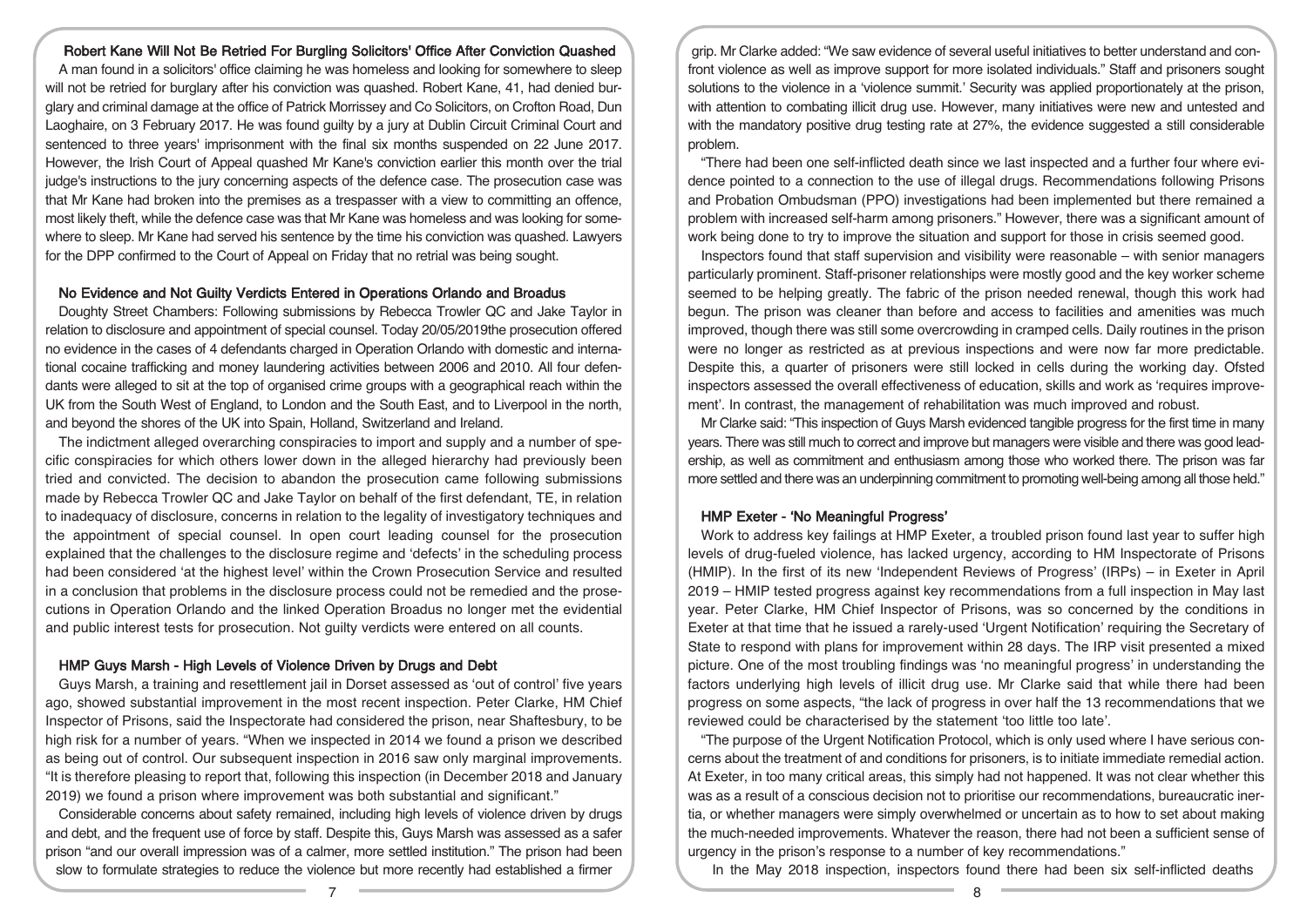between 2016 and 2018 and self-harm had risen by 40%. Despite these levels of vulnerability, self-harm and suicide, cell call bells were routinely ignored by staff. The rate of assaults between prisoners was then the highest inspectors had seen in a local prison in recent years. In April 2019, the IRP found that overall levels of violence had decreased, though they remained higher than in similar prisons. Mr Clarke said: "A number of actions had been taken to reduce violence and the strategy to reduce violence further in the future was promising." The use of unregulated segregation had been eradicated, and governance of the use of force by staff was improving.

"However, despite a rise in the already high use of illicit drugs in the establishment, there had been an inexplicable failure to develop a comprehensive drug strategy which, if properly implemented, would certainly contribute to a reduction in violence. A draft strategy was being put together and it is essential that this is now treated as a priority." Relationships between staff and prisoners were found to be improving and improvement processes were in place to monitor cell bell responses. There was progress on prisoner applications and complaints, though equality and diversity work had not been prioritized at all. Similarly, attendance at education and work, some of which remained mundane, had not been prioritized.

Mr Clarke said that after the Urgent Notification the prison was required to produce an action plan for the Secretary of State but a number of the deadlines in this plan had not been met on time. Nevertheless, there had been a proactive response to some recommendations in critical areas and there are now credible plans to make further improvements in the future. It is unfortunate that the prison had not devised and implemented some of these plans earlier as they would no doubt have led to a more positive assessment at this review of progress."

#### Donald Mackay V Parole Board Defendant -&-Secretary of State For Justice

1. This is an ex tempore judgment given on a claim for judicial review of a decision by the Parole Board dated 30 April 2018, following a hearing before the Parole Board on 23 April 2018.

2. In its decision, the Parole Board refused to direct the release of the claimant, Mr Mackay, from prison, or transfer him to open conditions. The application for review was given permission to proceed by His Honour Judge Saffman on 4 October 2018 and, in this application, which is brought by Mr Mackay, he seeks that the court quash the decision made on 30 April 2018, and an order that the Parole Board reconsider the matter which was before them on 23 April 2018.

3. The claimant is represented by Mr Bunting of counsel. The Parole Board and the interested party, the Secretary of State, have not appeared at the hearing. In their acknowledgement of service, they say they take a neutral stance. The consequence is that the arguments and, indeed, the evidence, has all come from one side, namely, the claimant.

4. The challenge in this case is a very narrow one. The claimant says that, on the face of the decision, it is clear that the Parole Board made findings which were unsupported by any evidence and which had a material effect upon its decision. The particular passage in the decision to which the claimant makes reference is to be found in paragraph 17 of the bundle. I will read it in full, although I will need to make further reference to it in the course of the judgment.

5. In the decision letter, the Panel said: 'The Panel found you dogmatic and vehemently antagonistic and accusatory towards the surviving victim, thus demonstrating a lack of victim empathy and generating a concern about your future attitude to sex workers and, in particular, to non-consensual sexual violence. This was a flash of the old anger which you admit to, and the moment when you threatened the Panel, quite openly, which was quite chilling to behold. You are an intelligent man and

have found a way which enables you to survive in prison, but you have not undertaken any significant risk-reducing work, you have no insight into your risk of sexual and sexually violent offending and, as a result, are still a Category A man, and held in closed conditions of the highest security and no complete risk assessment has been possible. There is still outstanding core risk reduction to be done.'.

6. In the conclusion to its decision, the Panel said: 'The Panel consider that, in view of the evidence, and particularly your testimony before it (my emphasis) your continued confinement is necessary for the protection of the public and so declines to release you.'. It went on to give an indication as to the possible steps which may be taken but none of which were a move to open conditions.

7. The claimant's case is that the notes of evidence from the Chair of this Panel do not record any evidence to support these statements.

8. There are statements from Mr Purdon, who was the solicitor representative of Mr Mackay, and Mr Matthews, a psychologist who had been instructed by Mr Purdon, to the effect that what is said as to the claimant's behaviour, in the passage which I have just read, did not happen. Neither the Parole Board nor the Secretary of State have sought to contradict what is said by Mr Purdon and Mr Matthews, or to supplement the note to evidence that something of that nature was said.

9. The first ground of challenge is that findings of fact were made which had no basis in evidence and upon which reliance was placed to reach a conclusion as to the risk posed by Mr Mackay.

10. There is a second ground, which is that the assertions that he had been dogmatic, antagonistic and made threats to the Panel, should have been put to Mr Mackay. Since, however, it is the claimant's case that nothing was said by Mr Mackay to give rise to such findings, ground 2 is somewhat superfluous. The claimant simply says, 'This was never said, it never happened.'.

11. There was a third ground of challenge to the decision based on a lack of reasons. That has been withdrawn since the reasons have been produced.

The Facts 12. The background to the claim is the claimant, who was 69 at the time of the hearing, was convicted of murder in 1989 and received a life sentence. The judge recommended a tariff of 30 years. This was subsequently reduced by the Home Secretary to 20 years, which was confirmed by Mr Justice Openshaw on 11 August 2006 as a 20 year tariff, less 10 months and six days for time spent on remand.

13. At the same time as that conviction, he was convicted, on his admission, of preventing the burial of his victim's corpse. He was also convicted by a jury of assault with attempt to commit buggery, attempted buggery, indecent assault on a female and assault occasioning actual bodily harm against another individual, who I will call Ms A, and for these further offences he was given concurrent determinate sentences.

14. The facts of the criminal case were curious in that the first matter that came to light were the offences against Ms A. She was a sex worker. Following the offences to which she was subjected, she had managed to escape from the claimant and obtain assistance. When the police were summoned, they searched the claimant's home and there they found the badly decomposed body of the murder victim wrapped in black plastic bags. She was Miss Petherick, who had also been a sex worker. The bag was found in a room adjacent to where the offences upon Ms A had been committed.

15. The condition of the body was such that the analysis as to the cause of death was difficult. There were numerous fractures, bruises and lacerations and this all pointed to Miss Petherick having been subject to a violent attack. The claimant maintained, as his defence, that Miss Petherick, which whom he had had a relationship of sorts, and whose services he had used as a prostitute, had come to his house in an injured state, having been set upon by others. He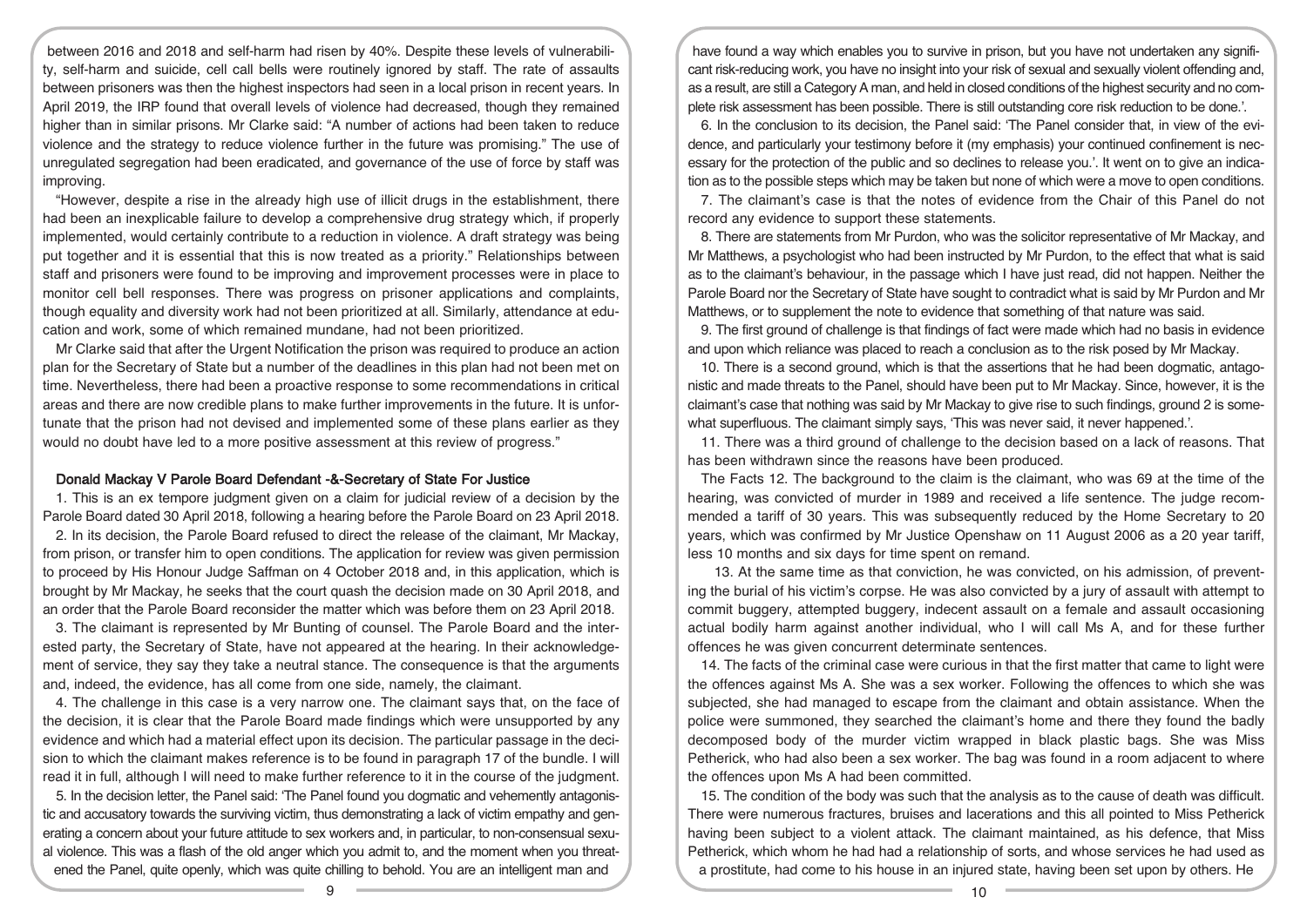claimed that he had gone out to buy a bottle of vodka and, when he returned, he found her dead. To this day, he maintains that he was not guilty of the murder or offences involving Ms A.

16. The Panel had before it evidence of the claimant's offences, the claimant's criminal history, which included a number of assaults and a previous conviction for manslaughter for which he had received a sentence of five years. The latter offence had arisen out of a dispute with another man. The following day he approached this man and killed him with a ceremonial Samurai sword which he had brought with him.

17. The Panel also had evidence from Adam Ottoway, the offender supervisor at the prison, Julie O'Toole, the claimant's Offender Manager, Ms Wordie, a prison psychologist and Rhys Matthews, described as an independent psychologist, but, in fact, instructed by Mr Mackay's solicitor. The Panel also heard from Mr Mackay. 18. The hearing before the Panel was a referral from the Secretary of State, the claimant by then being something like nine years past his tariff date. It was for the Parole Board to determine whether it would recommend release. Mr Purdon's stance was that his client should be moved to open conditions as a precursor to ultimate release.

19. The hearing took place on 23 April 2018. The Panel Chair was His Honour John Harrow and there was another member, Lindsay Addyman., as is apparent from the Panel Chair's note.

20. At page 45 of the bundle, we have the beginning of the note taken by the Panel Chair. It is said to be a verbatim copy of the contemporaneous notes of the hearing, but it is in note form, this is not a transcript of what was said; it appears to be a typed copy of manuscript notes taken at the hearing. It seems from the note that the hearing opened with Mr Purdon speaking about his client for it reads, 'Drunken Celt who gave up his brains and life really to the bottle, killed twice and fell asleep on the job with the third victim who ran screaming in to the street.'. That is unlikely to be anyone but Mr Purdon talking. There is then a bit of the background but it is unclear from whom. The note records that the claimant has a diagnosis of Parkinson's, he is not suitable for the remaining programmes.

21. The Panel put some questions to Ms Wordie and Mr Matthews., the two psychologists. They seems to have given their evidence in a form of hot tub-type of arrangement. They were asked questions as the same time and Mr Purdon also asked questions of Mr Matthews. The Offender Manager gave evidence, she said there was a high risk of harm. The claimant had not completed Kaizen, which is a sex offender's programme.

22. They were followed by Mr Mackay who gave his account and was asked questions. Mr Purdon asked his client questions and the burden of his answers was that he was much reformed, he had given up drinking, he could avoid future reoffending and he was, therefore, no longer a risk. Mr Purdon was then given the opportunity to sum up.

23. Seven days' later, the Parole Board decision letter, dated 30 April 2018, was produced. The letter is set out with a number of sub-headings and starts of by analysis of offending. This catalogued the claimant's previous offences. It then set out risk factors, which were alcohol abuse, pro-criminal attitudes, lack of insight in to his own risk, poor problem solving skills and lack of victim awareness. It says that these are risk factors which are likely to be present and it points to the fact that the claimant is still denying his offences so has not completed any sexual offender treatment which could have identified the full range of risk factors, most notably an interest in violent sex.

24. Next, there is a paragraph which deals with evidence of change during sentence. There the Panel compares the evidence of the two psychologists. The notes record Ms O'Toole as saying the risk of reoffending which was very much there and work had to be done before release. The panel looked at the conflict in the evidence between Mr Matthews and Ms Wordie.

25. It was Ms Wordie's view was that there was a continuing risk and work to be done with Mr Mackay. Mr Mathews thought there had been a reduction in risk and that he could be safely managed in open conditions; in part he based his on the fact that Mr Mackay was 69 and had Parkinson's disease. His view was that alcohol had been the problem but Mr Mackay recognised that and seemed to have changed his life.

26. The decision letter recorded, and this is supported by the notes, that Mr Mackay said that he had been a binge drinker in the past but he now despised alcohol. In relation to Ms A, he said that she was very big and very strong and violence against her would have proved impossible; that, in a sense, was to justify his continuing denial of guilt. He said that he had not been engaged in violence for 26 years. He added that if he was in open conditions, he would not drink, he would do everything right. This was a response he gave in reply to the question which was posed to him as to whether he would continue to use prostitutes. And it is said that he regards his life as wasted and the only important people in his life were his four sisters and their children and the risk assessments were no longer accurate.

27. The Panel looked at risk assessments and its view was that there continue to be risks. They looked at the plan to manage the risk and then they came to their conclusions and decision. In doing so, of course, they had to resolve the different pictures painted by Mr Matthews and Ms Wordie as to whether treatment was necessary and upon the level of risk. They identified that the prison professionals considered that there was still work to be done in relation to risk and this would have to be undertaken before a progressive move could be considered. They identified that Mr Matthews thought there were reductions in risk which meant that the claimant was unlikely to abscond or present any risk of harm in the future and could be moved to open conditions.

28. In the decision letter, having identified the dispute between the prison professionals and Mr Mathews, the panel then set out its findings and conclusion starting with the passage which I quoted in the beginning of the judgment. It resolved the dispute between Mr Matthews and Ms Wordie and the other professionals in this way. Having dealt with the passage I have just identified, they said, "The Panel did not subscribe to Mr Matthews' view that no further treatment was necessary. It preferred the opinion of Ms Wordie and various psychologists, which was more in tune with the body of evidence. It was concerned that your risk of sexualised violence had never been properly identified, assessed or treated." It recommended that steps should be taken towards some treatment and then it went on: "The Panel considered that, in view of the evidence, and particularly your testimony before it, that continued confinement is necessary for the protection of the public and so declines to release you.".

The Law 29. What is the role of the Parole Board? I have been provided with Section 28 of the Criminal Sentences Act 1997. Section 28(1A) applies the section to a life prisoner in respect of whom a minimum term order has been made, so that is the claimant. Subsection (5) provides that: "As soon as (a) a life prisoner to whom the section applies has served the relevant part of his sentence; and (b) the Parole Board has directed his release under this section, it shall be the duty of the Secretary of State to release him on licence.".

30. No dispute that the relevant part of his claimant's sentence was 20 years, which expired in 2008/9. 31. Subsection (6): "The Parole Board shall not give a direction under subsection (5) above with respect to a life prisoner to whom this section applies unless (a) the Secretary of State has referred the prisoner's case to the Board" which is this case, "and (b) the Board is satisfied that it is no longer necessary for the protection of the public that the prisoner should be confined.".

32. The historical, and current role, of the Parole Board is set out in R (Brooke) v Parole Board [2008] 1 WLR 1950 at [43] to [53]. As this is an ex tempore judgment and the role there set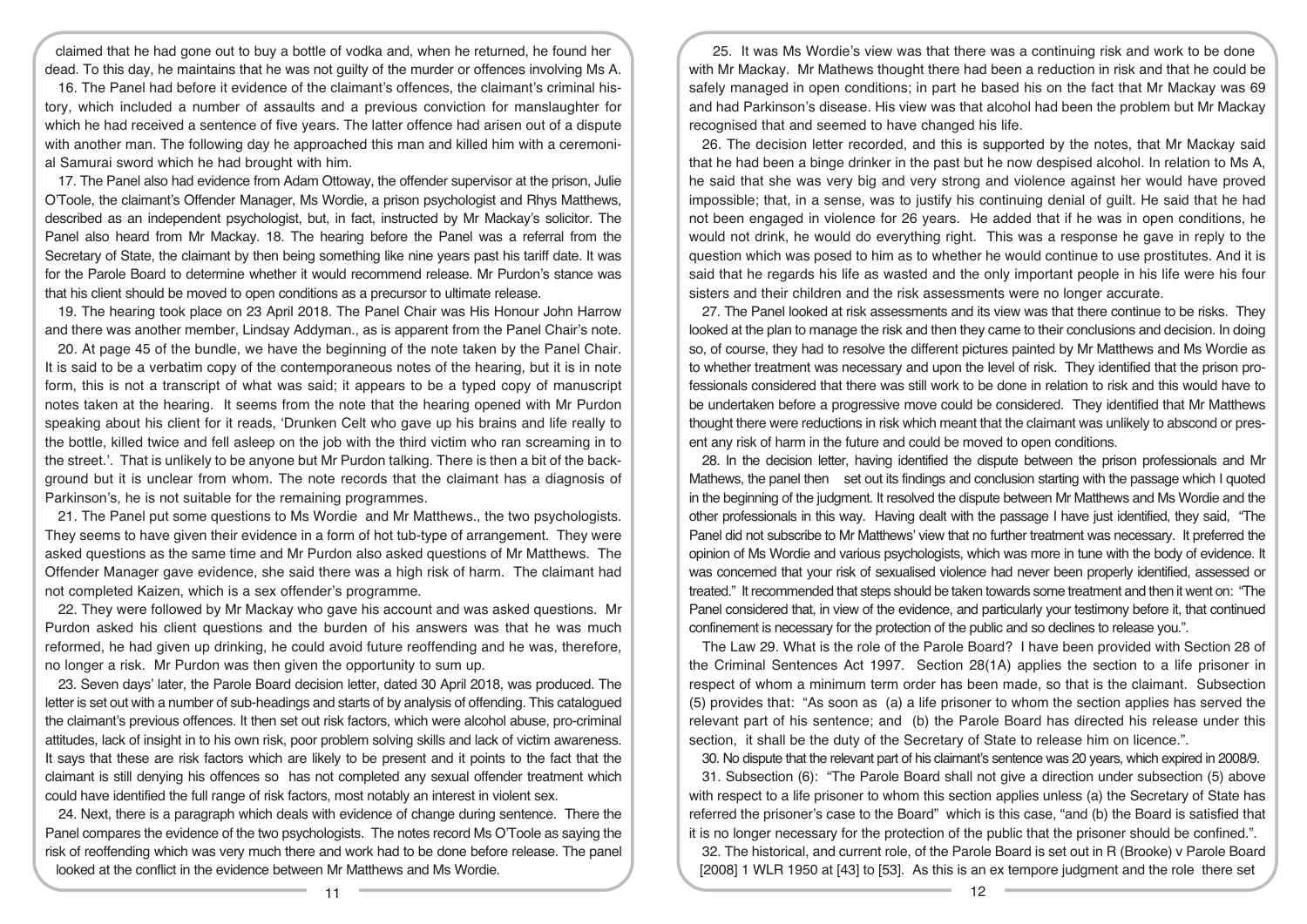out was acknowledged in one of the other cases to which I was referred, R (McIntyre) v The Parole Board [2013] EWHC 1969 Admin, there is no need for me to read out those paragraphs, they are there to be read.

33. It is sufficient to say that the Parole Board now has a judicial function. It must decide whether it is necessary for public protection for the prisoner to be confined. What is necessary for the protection of the public is that the risk of reoffending is at a level which does not outweigh the hardship of keeping the prisoner detained after he has served a term commensurate with his fault. That is to be found at paragraph 53 of R (Brooke) v Parole Board.

34. The Parole Board must ensure that it has a proper record of the hearing. There are no recording facilities at such hearings and that obligation is discharged by the Chair taking a note. The Chair's note prevails as the record for use in any further proceedings. The authority for those propositions are to be found in R (McIntyre) v The Parole Board at [20] – [23].

35. Turning to the role of the Administrative Court in reviewing a decision of the Parole Board. This was recently considered by the Court of Appeal in Browne v The Parole Board of England & Wales [2018] EWCA Civ 2024. In giving the judgment of the court, Coulson LJ reviewed a number of authorities on the test for judicial review in relation to decisions of the Parole Board. Again, I am not going to go through all of the authorities because they all appear in the decision. He referred, at [47], to R (Alvey) v Parole Board [2008] EWHC 311 (Admin) and the judgment given by Stanley Burnton J at [26]. The principle which arises from that extract is that it is not for the court to substitute its own decision for that of the Parole Board. It is they who have the task of weighing up the competing considerations and assessing the risk.

36. Having reviewed the authorities, Coulson LB, at [51] of Browne v The Parole Board of England & Wales, the court said "The test applied by the Divisional Court in DSD, and in all the other authorities noted above, is whether the decision of the Parole Board could be said to be irrational in accordance with the classic test set out in Associated Provincial Picture Houses v Wednesbury Cooperation [1948] 1 KB 223 at 229." The only gloss upon that test, which he referred to at [52], is that since the liberty of the claimant is at stake, any challenge must result in the court looking at the decision with anxious scrutiny. At [53] he continued that, apart from that modification, "I can see no basis for this court to depart from the conventional approach to the review of Parole Board decisions. The relatively high threshold of irrationality is appropriate when the Administrative Court is reviewing the decisions of the Parole Board. It properly reflects the Parole Board's judicial function, its inquisitorial role, its specialist expertise, and the important and complex role that it performs.".

37. Therefore, there has to be a high threshold for irrationality and that, of course, accommodates the recognition that it is the Parole Board which has the expertise and is entrusted with the judicial function of looking at risk and balancing whether the risk is such that a prisoner should remain beyond what may be called the punitive part of his sentence. The Administrative Court, of course, not having such day-to-day experience, is not really in a position to second guess what the Parole Board should have done, and must not do so.

38. In this case, irrationality is the basis of the challenge. That is to say Wednesbury unreasonableness. Although irrationality and unreasonableness are often used interchangeably, the former is only a facet of the latter; De Smith on Judicial Review 8th Ed para 11.032. Here I am concerned with irrationality and, in particular whether the decision lacks sensible logic or comprehensible justification.

39. A material mistake as to a material fact can render a decision irrational. De Smith on Judicial Review cites a large number of examples of cases where it has been held that a finding which was based on no evidence cannot be comprehensibly justified; see paras 11.047 and 11.051. I

have not referred to this large body of cases because it seems to me axiomatic that you cannot justify a decision of fact which is based on no evidence, or a judgment based upon such findings of fact.

Discussion 40. I am, of course, required to give the Board's decision anxious scrutiny, given that the liberty of the subject is at stake. Conceptually, the fact that the protection of the public is at stake should also demand the exercise of anxious scrutiny. Therefore, I have looked at the passages in the decision about which objection is taken, and compare it with the note of evidence.

41. I consider the assertion that the Panel found Mr Mackay dogmatic and vehemently antagonistic and accusatory towards the surviving victim. I have looked, in the evidence, where this could be found. All I have found is that in the hearing note at, page 49 of the bundle, there is a record which reads as follows: "We note from Ms A's testimony what happened to her (comment of other Panel member)" and then, in what clearly must be a record of Mr Mackay's response, it says, "She lied. Lack of emotionally intimate relationships. Never been violent/take up what they say; observe the world; cigarettes, choking her something straight back, Vaseline. She was so strong". Then it goes on: 'Clinic for antipsychotic co/methadone/alcohol wouldn't trust her to run wouldn't naive superhuman. . What follows is, 'Mr Purdon Good while some violent conduct, no violence for 26 years.'.

42. This passage in the notes seems to show that the writer of the decision letter was working their his way through the notes of evidence to produce the decision as it reflects what is to be found in the decision letter at page 15 of the bundle. The decision records, 'You said that the victim was very big and very strong and violence against her would have proved impossible'. It goes on 'There has now been no violence in your life for 26 years.'. 'She lied. Lack of emotionally intimate relationships.', has been followed by "no violence for 26 years" which is almost as it appears in the note of evidence.

43. It is difficult to know what is to be made of the note 'Choking her something, straight back, Vaseline'. Clearly, that seems to be some reference to what was being said about the events of the evening at the time of the offence against Ms A. It seems to be some sort of factual narrative. It is impossible to identify in this note, that the claimant said anything to show that he was dogmatic and vehemently antagonistic and accusatory towards the surviving victim. It is right that he said, "She lied", notably it does not say that she is a liar. He is simply saying that what she said about the events of the night was not the truth and, of course, that is a feature of his denial of the offence.

44. Where the decision letter goes on to say, later in this passage, and after referring to the dogmatic vehemence and antagonism, 'This was a flash of the old anger which you admit to', There is no note of there being any flash of anger, but possibly more importantly, there is no record of any admission to there being the old flash of anger or that he is capable of maintaining the old flash of anger. Then the sentence goes on, 'and the moment when he threatened the Panel, quite openly, which was chilling to behold.'. Again, there is no record of there being any threat to the Panel.

45. Apart from these observations in the decision letter not being reflected in the notes, there is evidence from witnesses to the event, Mr Purdon and Mr Matthews, who say that this did not happen. Therefore, the finding that the claimant was dogmatic and vehemently antagonistic and accusatory towards the victim, and that he displayed a flash of anger which he admitted to, and that he made a chilling threat, or, indeed, any threat to the Panel, is not supported by the evidence.

46. Were these findings material to the decision? They clearly were because, when we look at the decision, the very last paragraph under 'conclusion and decision', records the Panel considered that, in view of the evidence and particularly your testimony before it, your continued confinement is necessary.

47. On any analysis of the notes of evidence, and, indeed, the summary of such notes, as contained in the decision, that part of the alleged testimony, and, indeed, the only part which is included in the 'conclusions and decisions' section, is highly relevant to risk and yet,